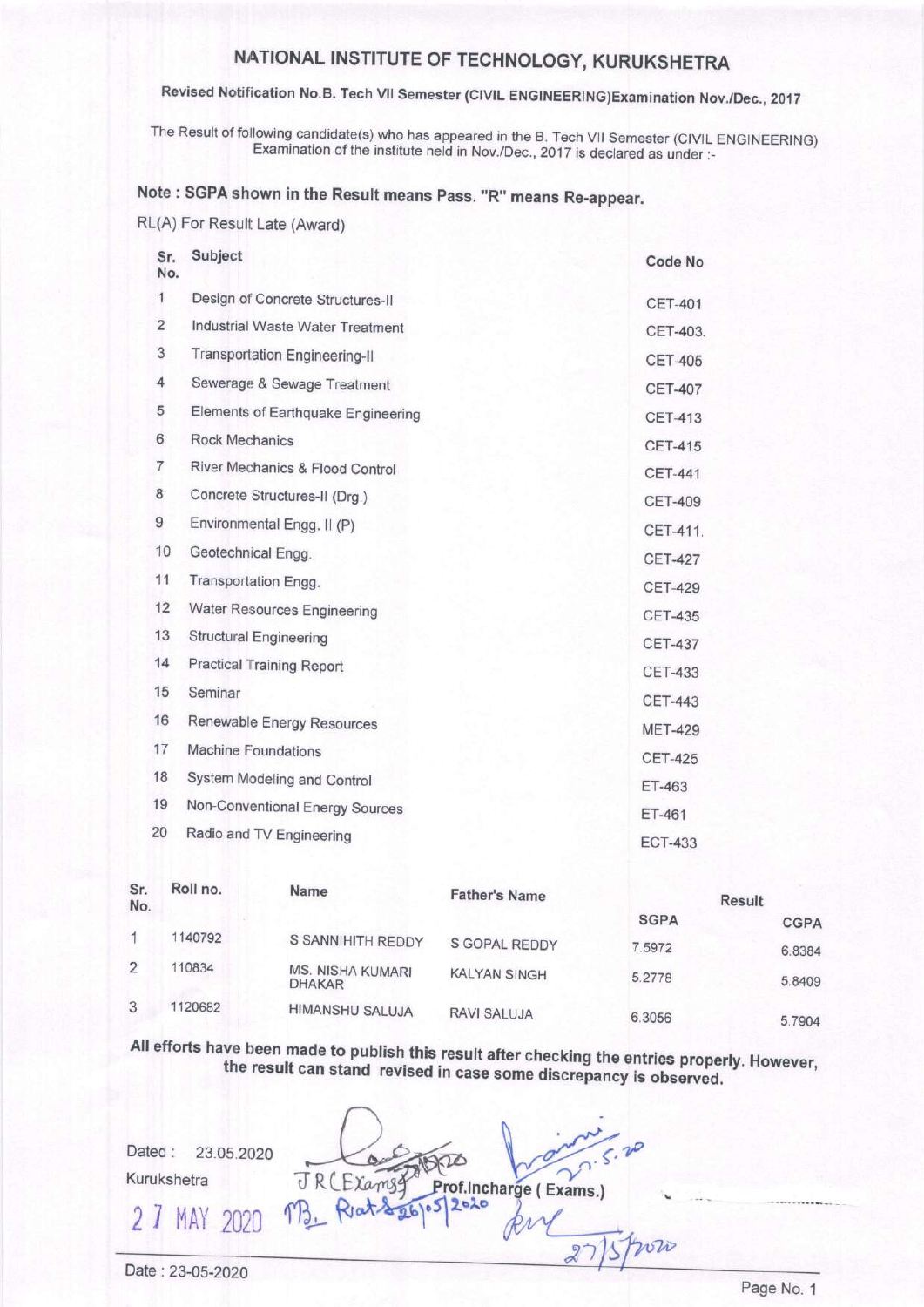### Revised Notification No.B. Tech Vll semester (clvlL ENGINEERING)Examination Aug./sept.-2017 speciat Chance

The Result of following candidate(s) who has appeared in the B. Tech VII Semester (CIVIL ENGINEERING) Examination of the institute held in Aug./Sept.-2O17 Special Chance is declared as under :-

## Note : SGPA shown in the Result means Pass. "R" means Re-appear.

RL(A) For Result Late (Award)

| Sr.<br>No.       | Subject                              | Code No        |
|------------------|--------------------------------------|----------------|
| 1                | Design of Concrete Structures-II     | <b>CET-401</b> |
| 2                | Industrial Waste Water Treatment     | CET-403.       |
| 3                | <b>Transportation Engineering-II</b> | <b>CET-405</b> |
| 4                | Sewerage & Sewage Treatment          | <b>CET-407</b> |
| 5                | Elements of Earthquake Engineering   | <b>CET-413</b> |
| 6                | <b>Rock Mechanics</b>                | <b>CET-415</b> |
| $\overline{7}$   | River Mechanics & Flood Control      | <b>CET-441</b> |
| 8                | Concrete Structures-II (Drg.)        | <b>CET-409</b> |
| $\boldsymbol{9}$ | Environmental Engg. II (P)           | CET-411.       |
| 10               | Geotechnical Engg.                   | <b>CET-427</b> |
| 11               | Transportation Engg.                 | <b>CET-429</b> |
| 12               | Water Resources Engineering          | <b>CET-435</b> |
| 13               | <b>Structural Engineering</b>        | <b>CET-437</b> |
| 14               | <b>Practical Training Report</b>     | <b>CET-433</b> |
| 15               | Seminar                              | <b>CET-443</b> |
| 16               | Renewable Energy Resources           | <b>MET-429</b> |
| 17               | <b>Machine Foundations</b>           | <b>CET-425</b> |
| 18               | System Modeling and Control          | ET-463         |
| 19               | Non-Conventional Energy Sources      | ET-461         |
| 20               | Radio and TV Engineering             | <b>ECT-433</b> |
|                  |                                      |                |

| Sr.<br>No. | Roll no. | Name                 | <b>Father's Name</b> | <b>Result</b> |             |  |
|------------|----------|----------------------|----------------------|---------------|-------------|--|
|            |          |                      |                      | <b>SGPA</b>   | <b>CGPA</b> |  |
|            | 1130907  | <b>SHALU KHAMBRA</b> | <b>SURESH KUMAR</b>  | 5.8889        | 4.9672      |  |

All efforts have been made to publish this result after checking the entries properly. However, the result can stand revised in case some discrepancy is observed.

Dated: 23.05.2020  $\alpha$ Kurukshetra R (Examp Prof.Incharge (Exams.) 2 7 MAY  $\frac{1}{20}$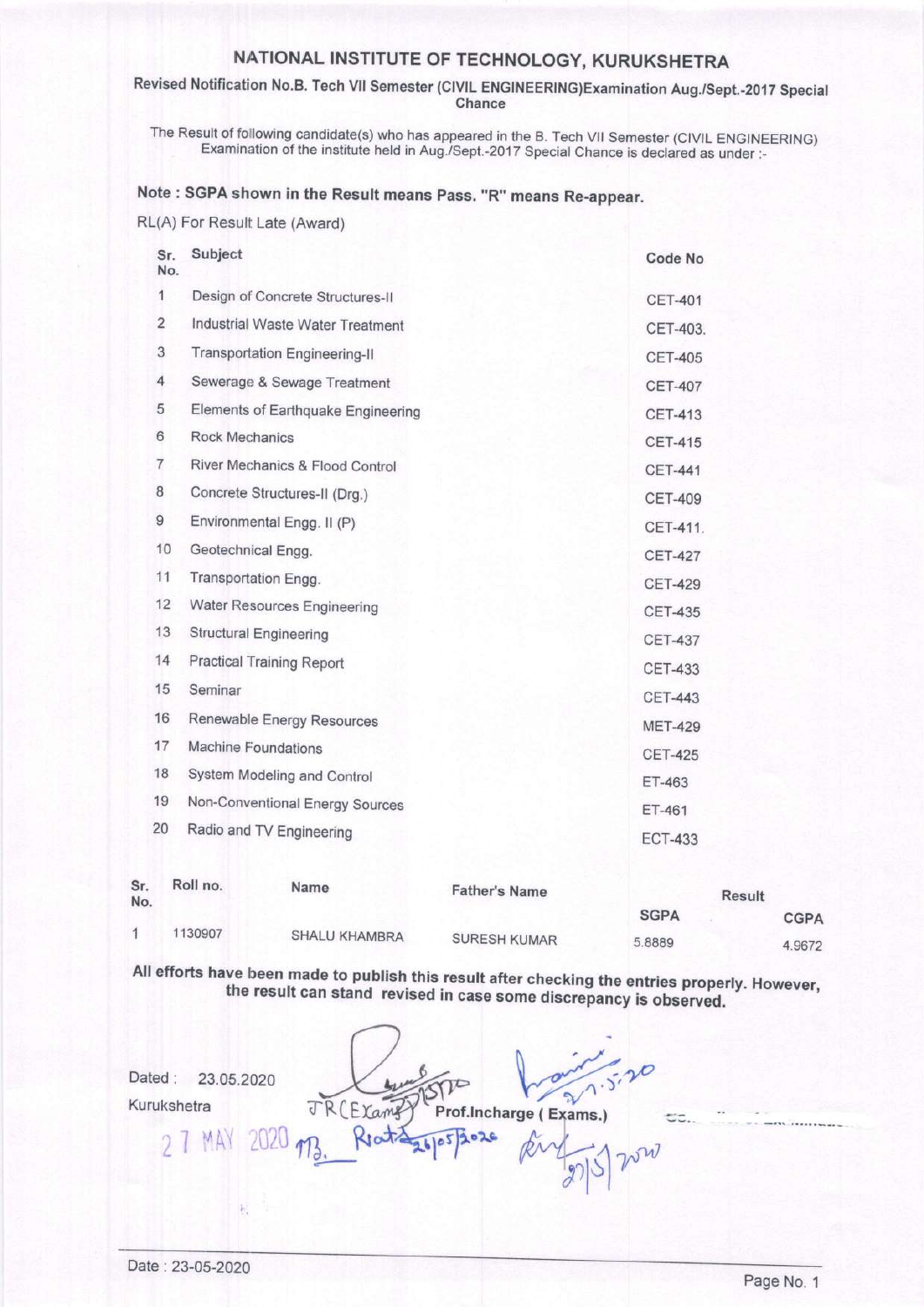# Revised Notification No.B. Tech VII Semester (CIVIL ENGINEERING)Examination Nov./Dec., 2018

The Result of following candidate(s) who has appeared in the B. Tech Vll semester (clvlL ENGINEERING) Examination of the institute held in Nov./Dec., 2018 is declared as under :-

#### Note : SGPA shown in the Result means Pass. "R" means Re-appear.

RL(A) For Result Late (Award)

| Sr.<br>No.     | Subject                              | Code No        |
|----------------|--------------------------------------|----------------|
| 1              | Design of Concrete Structures-II     | <b>CET-401</b> |
| $\overline{c}$ | Industrial Waste Water Treatment     | CET-403.       |
| 3              | <b>Transportation Engineering-II</b> | <b>CET-405</b> |
| 4              | Sewerage & Sewage Treatment          | <b>CET-407</b> |
| 5              | Elements of Earthquake Engineering   | <b>CET-413</b> |
| 6              | <b>Rock Mechanics</b>                | <b>CET-415</b> |
| 7              | River Mechanics & Flood Control      | <b>CET-441</b> |
| 8              | Concrete Structures-II (Drg.)        | <b>CET-409</b> |
| $\overline{9}$ | Environmental Engg. II (P)           | CET-411.       |
| 10             | Geotechnical Engg.                   | <b>CET-427</b> |
| 11             | Transportation Engg.                 | <b>CET-429</b> |
| 12             | Water Resources Engineering          | <b>CET-435</b> |
| 13             | <b>Structural Engineering</b>        | <b>CET-437</b> |
| 14             | <b>Practical Training Report</b>     | <b>CET-433</b> |
| 15             | Seminar                              | <b>CET-443</b> |
| 16             | Renewable Energy Resources           | <b>MET-429</b> |
| 17             | <b>Machine Foundations</b>           | <b>CET-425</b> |
| 18             | System Modeling and Control          | ET-463         |
| 19             | Non-Conventional Energy Sources      | ET-461         |
| 20             | Radio and TV Engineering             | <b>ECT-433</b> |

| Sr.<br>No. | Roll no. | Name          | <b>Father's Name</b>  |             | Result      |
|------------|----------|---------------|-----------------------|-------------|-------------|
|            |          |               |                       | <b>SGPA</b> | <b>CGPA</b> |
|            | 11510842 | AKASH KANOJIA | <b>BALWANT PRASAD</b> | 7.0694      | 5.7778      |

All efforts have been made to publish this result after checking the entries properly. However, the result can stand revised in case some discrepancy is observed.

Dated : 23.05.2020 Kurukshetra Prof.Incharge (Exams.)  $2026$ 2 7 MAY 2 Tspow

 $\mathcal{L}^{\mathcal{L}}$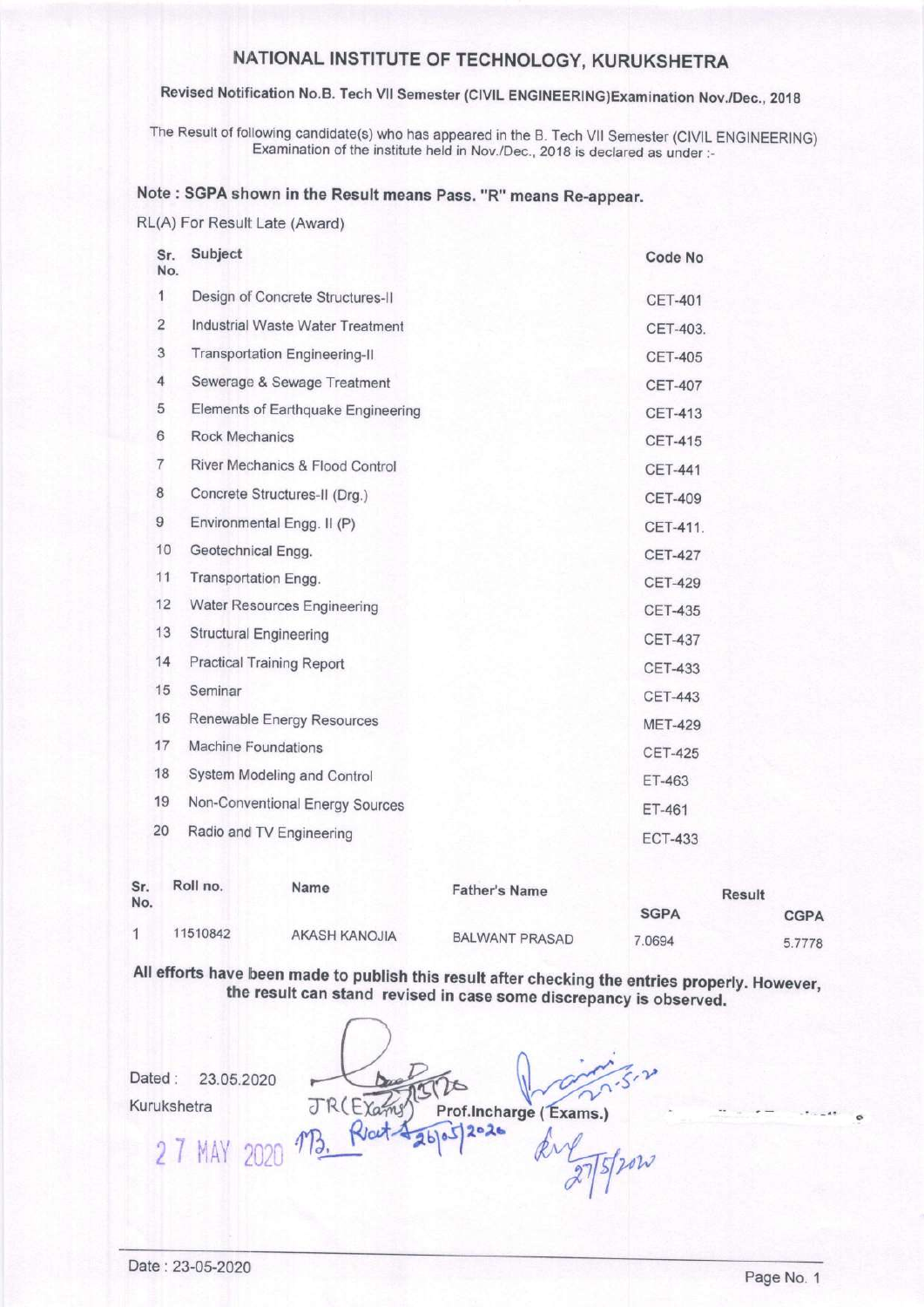### Revised Notification No.B. Tech Vll Semester (ClVlL ENGINEERING)Examination Nov./Dec.,2019

The Result of following candidate(s) who has appeared in the B. Tech Vll Semester (ClVlL ENGINEERING) Examination of the institute held in Nov./Dec.,2019 is declared as under:-

## Note : SGPA shown in the Result means Pass. "R" means Re-appear'

RL(A) For Result Late (Award)

| Sr.<br>No.     | Subject                              | Code No        |
|----------------|--------------------------------------|----------------|
| 1              | Design of Concrete Structures-II     | <b>CET-401</b> |
| 2              | Industrial Waste Water Treatment     | CET-403.       |
| 3              | <b>Transportation Engineering-II</b> | <b>CET-405</b> |
| 4              | Sewerage & Sewage Treatment          | <b>CET-407</b> |
| 5              | Elements of Earthquake Engineering   | <b>CET-413</b> |
| 6              | <b>Rock Mechanics</b>                | <b>CET-415</b> |
| $\overline{7}$ | River Mechanics & Flood Control      | <b>CET-441</b> |
| $\,8\,$        | Concrete Structures-II (Drg.)        | <b>CET-409</b> |
| $\overline{9}$ | Environmental Engg. II (P)           | CET-411.       |
| 10             | Geotechnical Engg.                   | <b>CET-427</b> |
| 11             | Transportation Engg.                 | <b>CET-429</b> |
| 12             | <b>Water Resources Engineering</b>   | <b>CET-435</b> |
| 13             | <b>Structural Engineering</b>        | <b>CET-437</b> |
| 14             | <b>Practical Training Report</b>     | <b>CET-433</b> |
| 15             | Seminar                              | <b>CET-443</b> |
| 16             | Renewable Energy Resources           | <b>MET-429</b> |
| 17             | <b>Machine Foundations</b>           | <b>CET-425</b> |
| 18             | System Modeling and Control          | ET-463         |
| 19             | Non-Conventional Energy Sources      | ET-461         |
| 20             | Radio and TV Engineering             | <b>ECT-433</b> |
|                |                                      |                |

| Sr.<br>No. | Roll no. | Name                 | <b>Father's Name</b> |             | Result      |
|------------|----------|----------------------|----------------------|-------------|-------------|
|            |          |                      |                      | <b>SGPA</b> | <b>CGPA</b> |
|            | 11510856 | <b>SHUBHAM KUMAR</b> | LATE RAM DHANI       | 7.0556      | 5.9116      |

All efforts have been made to publish this result after checking the entries properly. However, the result can stand revised in case some discrepancy is observed.

 $5.20$ 

Dated: 23.05.2020 Kurukshetra 2 7 MAY 2020  $\overline{\partial}R($ 

Prof.Incharge (Exams.) 2020  $R_1$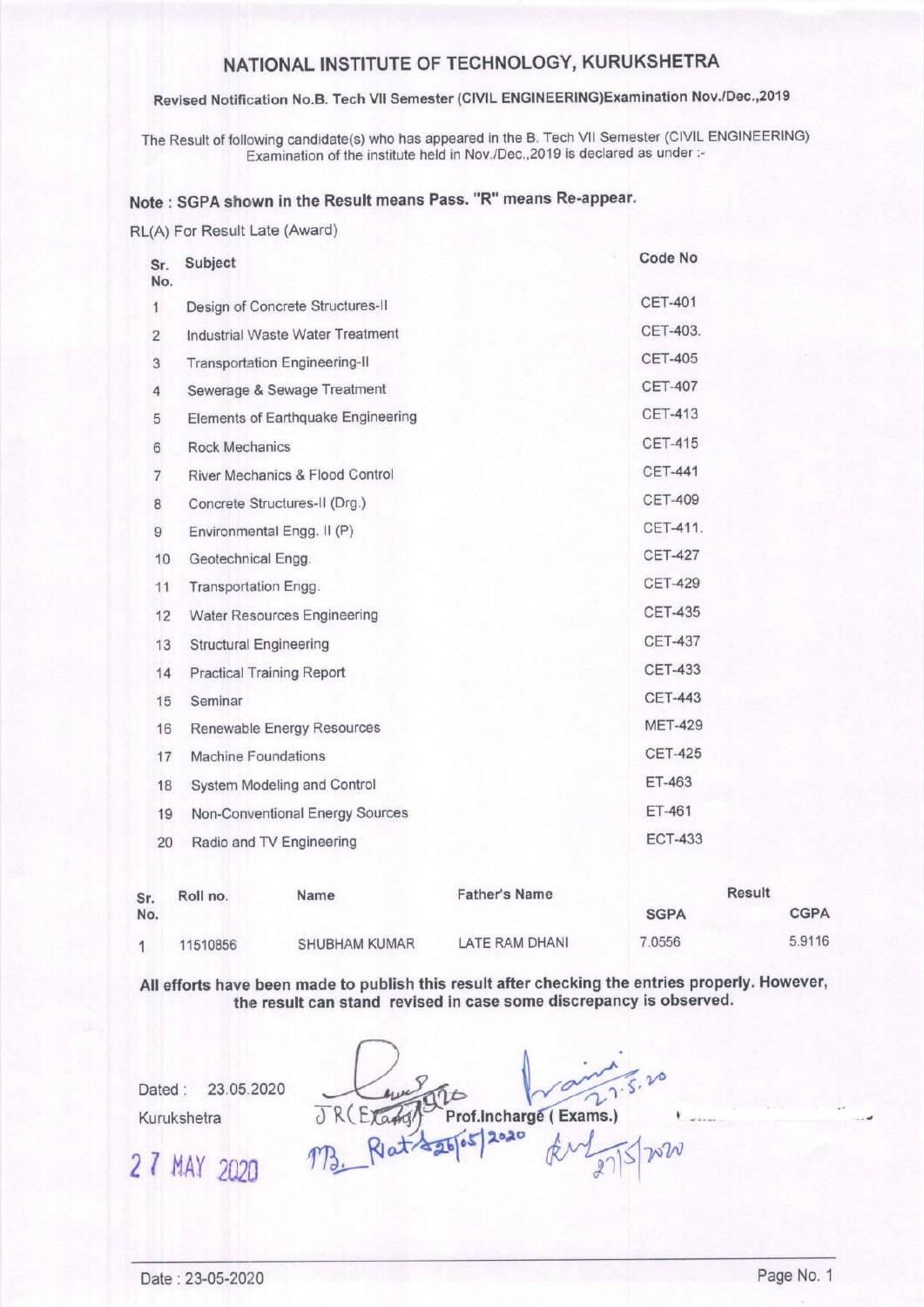Revised Notification No.B. Tech Vll Semester (ClVlL ENGINEERING)Examination July/August,2019 Special Exams.

The Result of following candidate(s) who has appeared in the B. Tech Vll Semester (ClVlL ENGINEERING) Examination of the institute held in July/August,2019 Special Exams. is declared as under:-

#### Note : SGPA shown in the Result means Pass. "R" means Re-appear.

RL(A) For Result Late (Award)

| Sr.<br>No.   | Subject                              | Code No        |
|--------------|--------------------------------------|----------------|
| $\mathbf{1}$ | Design of Concrete Structures-II     | <b>CET-401</b> |
| 2            | Industrial Waste Water Treatment     | CET-403.       |
| 3            | <b>Transportation Engineering-II</b> | <b>CET-405</b> |
| 4            | Sewerage & Sewage Treatment          | <b>CET-407</b> |
| 5            | Elements of Earthquake Engineering   | <b>CET-413</b> |
| 6            | <b>Rock Mechanics</b>                | <b>CET-415</b> |
| 7            | River Mechanics & Flood Control      | <b>CET-441</b> |
| 8            | Concrete Structures-II (Drg.)        | <b>CET-409</b> |
| 9            | Environmental Engg. II (P)           | CET-411.       |
| 10           | Geotechnical Engg.                   | <b>CET-427</b> |
| 11           | Transportation Engg.                 | <b>CET-429</b> |
| 12           | <b>Water Resources Engineering</b>   | <b>CET-435</b> |
| 13           | <b>Structural Engineering</b>        | <b>CET-437</b> |
| 14           | <b>Practical Training Report</b>     | <b>CET-433</b> |
| 15           | Seminar                              | <b>CET-443</b> |
| 16           | Renewable Energy Resources           | <b>MET-429</b> |
| 17           | <b>Machine Foundations</b>           | <b>CET-425</b> |
| 18           | System Modeling and Control          | ET-463         |
| 19           | Non-Conventional Energy Sources      | ET-461         |
| 20           | Radio and TV Engineering             | <b>ECT-433</b> |

| Sr. | Roll no. | Name              | <b>Father's Name</b> |             | <b>Result</b> |
|-----|----------|-------------------|----------------------|-------------|---------------|
| No. |          |                   |                      | <b>SGPA</b> | <b>CGPA</b>   |
|     | 11510008 | RACHIT SINGH RANA | RADHEY SHYAM         | 7.5972      | 6.4091        |

All efforts have been made to publish this result after checking the entries properly. However the result can stand revised in case some discrepancy is observed.

Dated : 23.05.2020 Kurukshetra

d R ( Exams.) Prof.lncharge ( Exams.) infinition of the Southwest of the Second S  $m_3$ . Rot  $\frac{1}{26}$  ps/2020 five of metri

 $V$  $\sim$ 

arions

2 7 MAY 2020